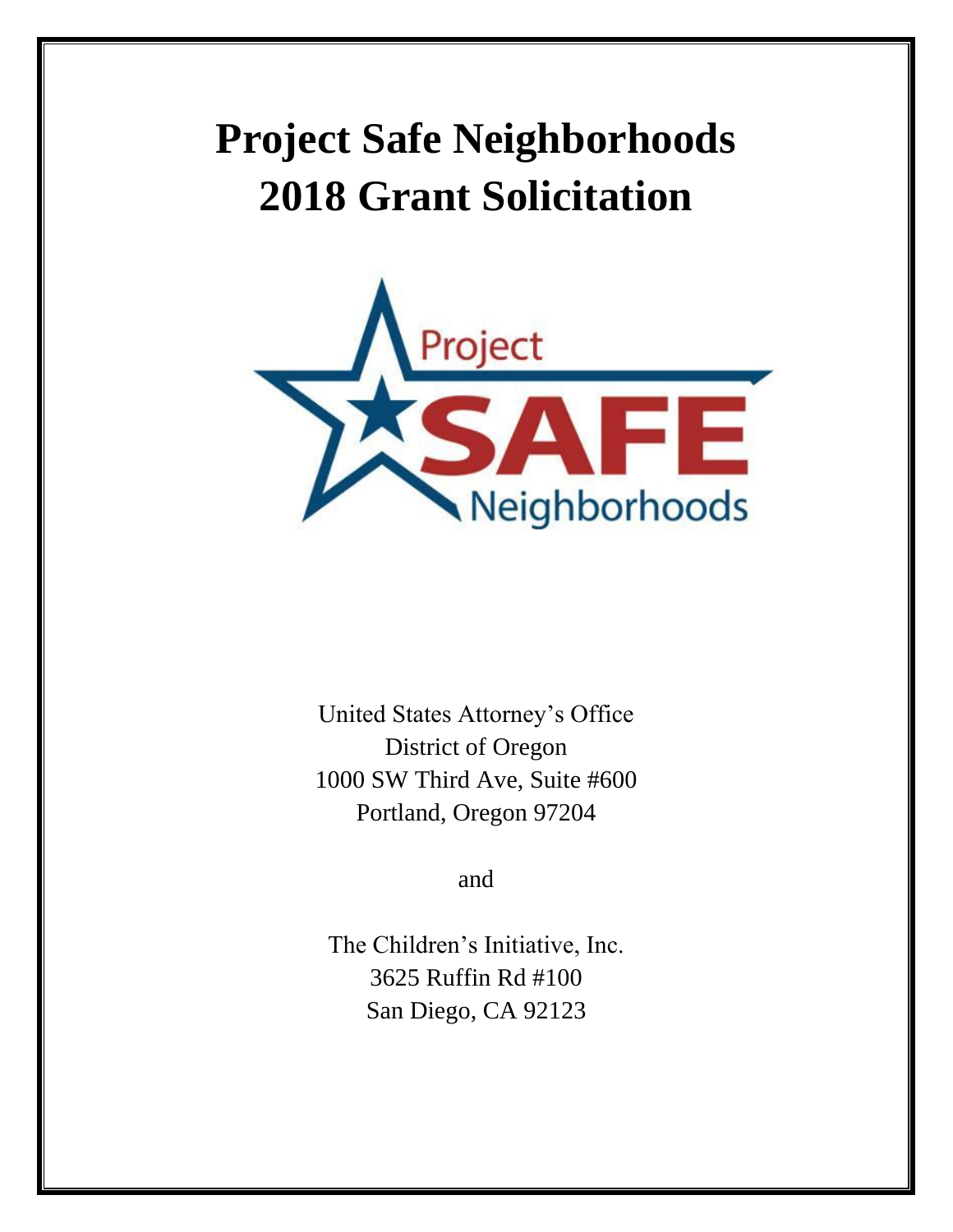# **PROJECT SAFE NEIGHBORHOODS**

# 2018 Application Guidelines and Procedures

# **Introduction**

Project Safe Neighborhoods (PSN) is designed to create and foster safer neighborhoods through a sustained reduction in violent crime, including, but not limited to, addressing criminal gangs and the felonious possession and use of firearms. The program's effectiveness depends upon the ongoing coordination, cooperation, and partnerships of local, state, tribal, and federal law enforcement agencies – and the communities they serve – engaged in a unified approach led by the U.S. Attorney (USA) in all 94 districts.

The Office of the United States Attorney (USAO), District of Oregon has been designated to receive funds from the Project Safe Neighborhoods (PSN) grant program to establish the Portland Area Crime Gun Initiative (PACGI). As the fiscal agent, the Children's Initiative will conduct a competitive application process for the Fiscal Year (FY) 2018 Project Safe Neighborhood (PSN) subaward and procurement contracts. This document provides potential applicants with program criteria and eligibility information so that formal application proposals may be prepared.

Please contact Jessica Brown at the Children's Initiative at (858) 256-6569 or [jbrown@theci.org](mailto:jbrown@theci.org) to request technical assistance. Additional information can also be obtained regarding the Project Safe Neighborhoods program by visiting the official program website at [https://www.justice.gov/psn.](https://www.justice.gov/psn)

### **Distribution of Funds**

Approximately \$296,800 is available to the Portland Area Crime Gun Initiative (PACGI) in the Targeted Enforcement Area (TEA) of Portland and the City of Gresham within Multnomah County. The awardee will be determined by the Oregon PSN Grant Selection Committee. Successful 2018 PSN Grant Applicants will be provided in one category:

1) targeted prevention, intervention, deterrence, and/or outreach activities at 90% of award or \$296,800

# **Deadline**

The PSN grant program for the District of Oregon will accept applications until 5:00 pm on Monday, May 18, 2020. Applications must be submitted to both AUSA, Suzanne Hayden at [Suzanne.Hayden@usdoj.gov](mailto:Suzanne.Hayden@usdoj.gov) and Jessica Brown, Grant Compliance Specialist/Grant Writer at [Jbrown@theci.org.](mailto:Jbrown@theci.org)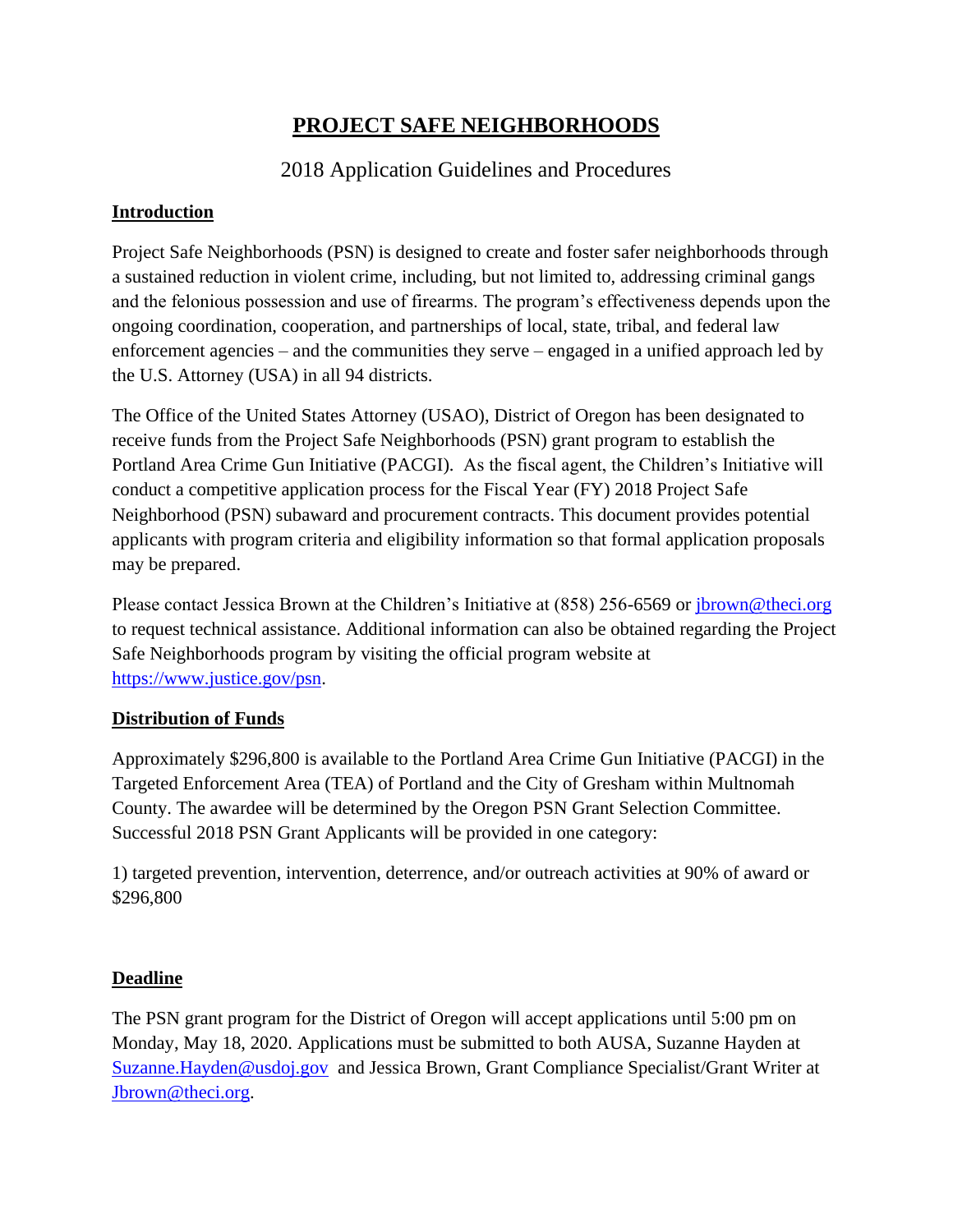## **Length of Funding:**

Applicants can apply for approximately up to two years of funding although it is anticipated that some will not require the full two years to fully expend their grant awards.

### **Goals and outcome measures of the Portland Area Crime Gun Initiative (PACGI):**

- **Goal 1**: Implement a virtual crime gun intelligence center model to coordinate enhanced investigations and prosecutions of individuals, group/gangs engaged in serial shootings in the TEA.
- **Goal 2**: Implement full exchange of information among law enforcement agencies about shootings and violent crime occurring in the TEA and increase capacity for rapid analysis of firearms and shell casings.
- **Goal 3**: Improve the use of intel and data by the PSN partnership and monitor trends in gun and gang crime in crime reduction strategies.
- **Funding Goal 4**: Implement targeted intervention and prevention efforts for individuals at highest risk of being a victim or perpetrator in a shooting in the TEA (including firearm violence victims), in order to reduce risk of re-hospitalization for firearm or assault injuries, arrest for firearm or violent crime, and death by homicide.

# **Funding priority**

Project Safe Neighborhoods' overall goal is to promote safe communities across the state through the reduction of gun violence and gang activity, with special focus on areas with increased rates of violent crime/gang activity. **Toward that goal, the Portland Area Crime Gun Initiative (PACGI) seeks to fund a project that will enhance progress toward the priority described below:**

**Intervention/Prevention/Deterrence/Outreach**: Targeted intervention, prevention, deterrence, and/or outreach efforts for individuals at highest risk of being a victim or perpetrator in a shooting in the TEA (including firearm violence victims), which employ the application of longterm, intensive case management. PACGI's goal is to replicate the Oakland Ceasefire Intensive Case Manager/Life Coach program by creating an intensive Case Manager/Life Coach program in the TEA.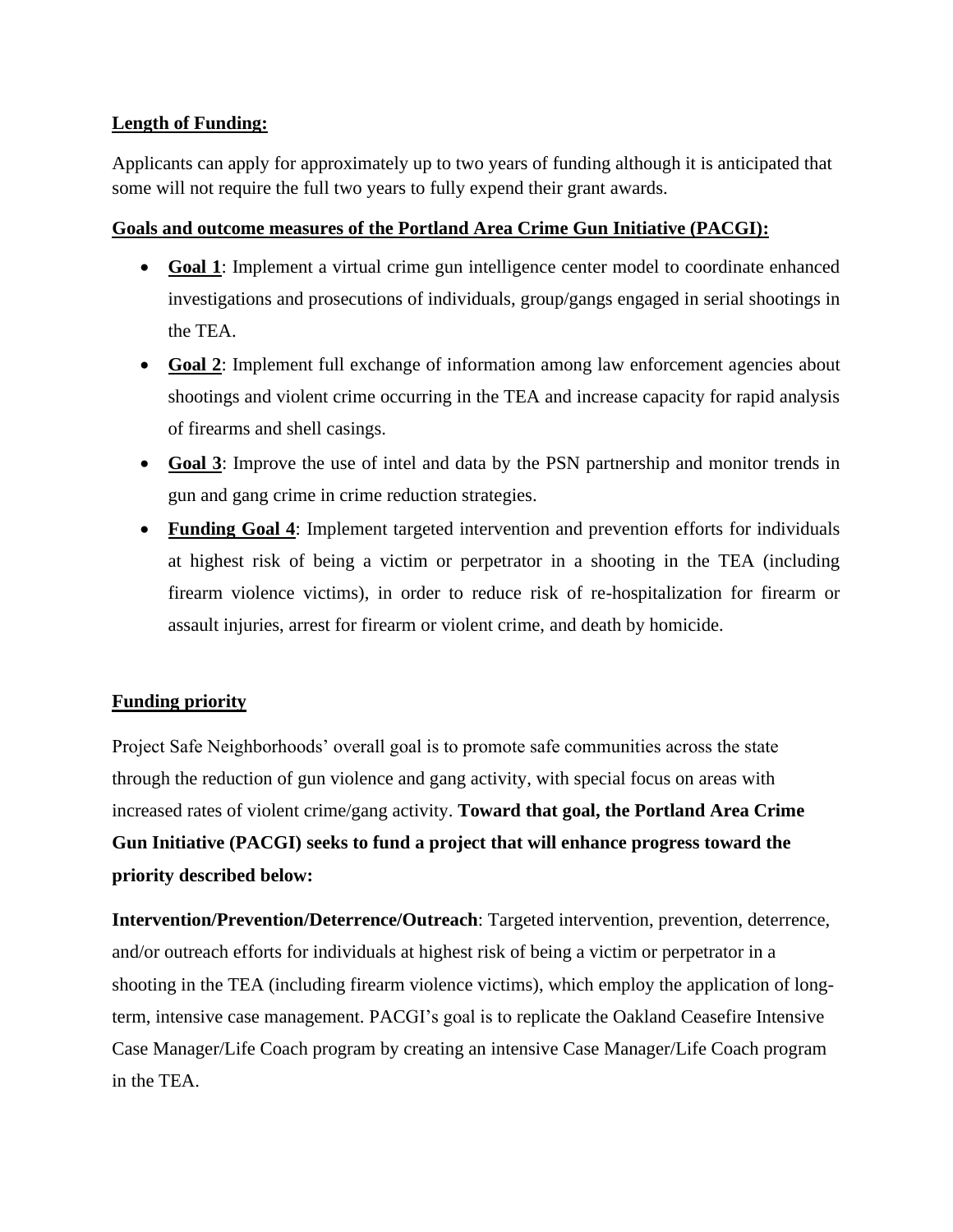Intensive case management is to be applied by trained and certified "Life Coaches" who are credible messengers, to work in coordination with existing Multnomah County Local Public Safety Coordinating Council stakeholder services including the City of Portland Office of Youth Violence Prevention. Similar to Oakland, California and other jurisdictions' ceasefire strategies, the goals are to reduce the risk of re-hospitalization for firearm or assault injuries, arrest for firearm or violent crime, and death by homicide.

# **Eligible Applicants**

Eligible applicants must operate in the district's Target Enforcement Area (TEA) and/or contribute to PSN violence reduction efforts. The Targeted Enforcement Area (TEA) includes Portland and the City of Gresham within Multnomah County.

Eligible applicants for the purposes of the Portland Area Crime Gun Initiative (PACGI) strategy implementation are:

- Law enforcement agencies, state agencies, local units of government, and public institutions of higher education, if able to certify compliance with 8 U.S.C. § 1373 and contingent on responses to a supplemental questionnaire regarding their entity's communication practices with the U.S. Department of Homeland Security (DHS) and U.S. Immigration and Custom Enforcement (ICE). A "local unit of government" is defined as any city, town, township, or other general purpose political subdivision of a state.
- Non-governmental services, programs, or service providers in a position to contribute to PSN violence reduction efforts.
- Non-profit organizations, program and service providers that promote and support effective prevention, intervention, deterrence, and/or outreach strategies.
- Private institutions of higher education.
- Tribal government/organizations.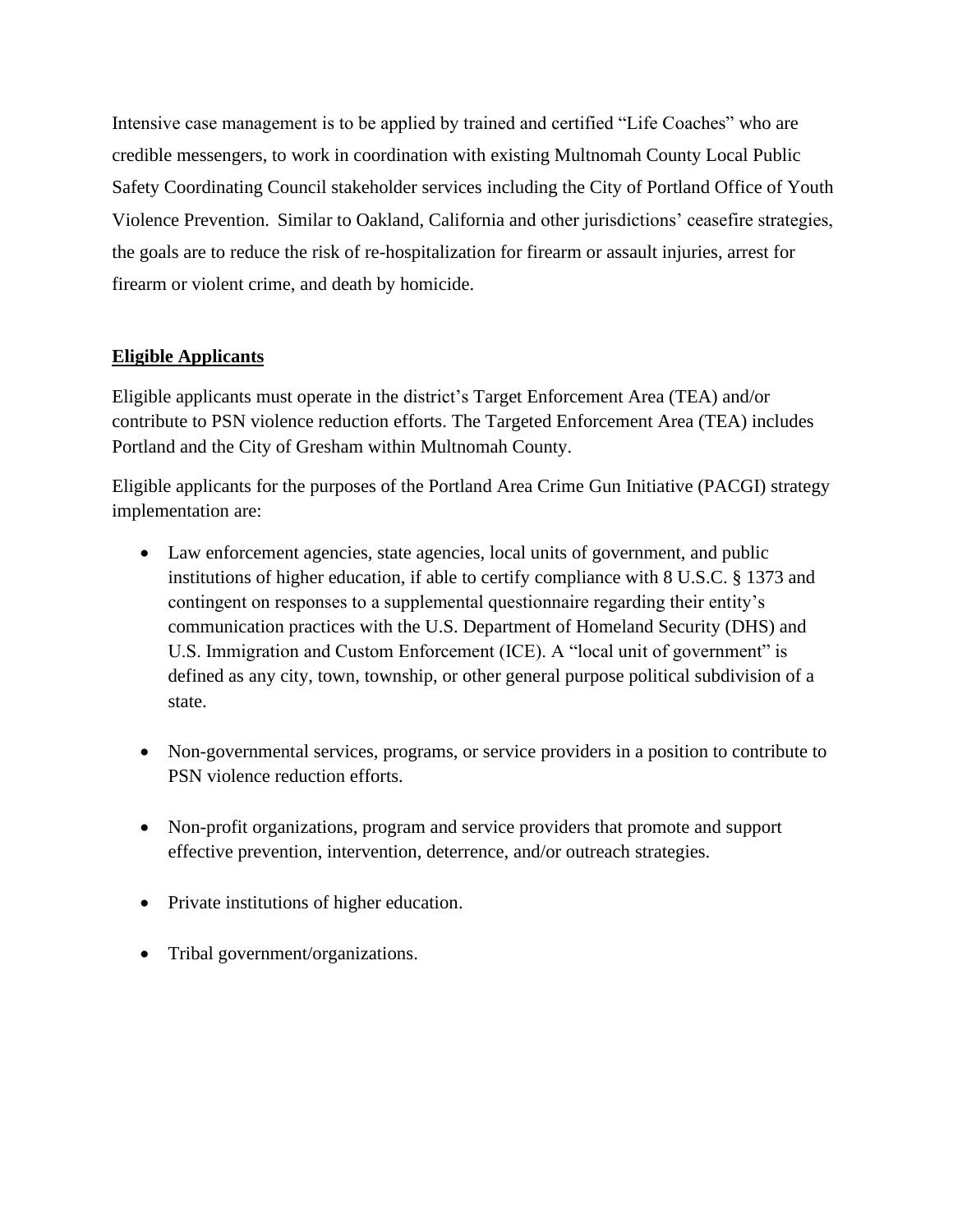Oregon's PSN Task Force would prefer, but not require, applicants applying for PSN funds to implement the PACGI strategy to satisfy the following criteria:

- Entities that can provide at minimum 2 intensive Case Manager/Life Coaches for 2 years.
- Personnel who are well-trained and certified by the National Institute for Criminal Justice Reform (NICJR).
- Personnel who are culturally competent and responsive to the clients they serve.
- Personnel who are credible messengers by their background and experience.
- Personnel who will work with high-risk clients on creating a life plan with specific goals and provide incentives for reaching milestones and goals.
- Personnel who will work with up to 12 clients at a time for 12-18 months.
- Personnel who will meet with clients weekly.
- Personnel who receive client referrals from collaborating with the City of Portland's Office of Youth Violence Prevention and Local Public Safety Coordinating Council, and Oregon's PSN Task Force.
- Entities that will work with Oregon's PSN task force and research partner on data and outcomes.

For additional information about Oakland's Ceasefire Intensive Case Manager/Life Coach program, please review the program's description and requirements.

### **Timeline**

| Friday, April 17, 2020      | Release of 2018 Sub-Grantee Application     |
|-----------------------------|---------------------------------------------|
|                             | Packet and Notice of Funding Availability   |
| May 18, 2020 @5:00 pm       | Sub-grant applications Due                  |
| May 19, 2020 - May 29, 2020 | Oregon PSN Task Force and Selection         |
|                             | Committee review and approve applicants and |
|                             | research partner                            |
| May 29, 2020                | Award letters & Sub-grant Agreements        |
|                             | released                                    |
| June 12, 2020               | Sub-grant award cycle begins                |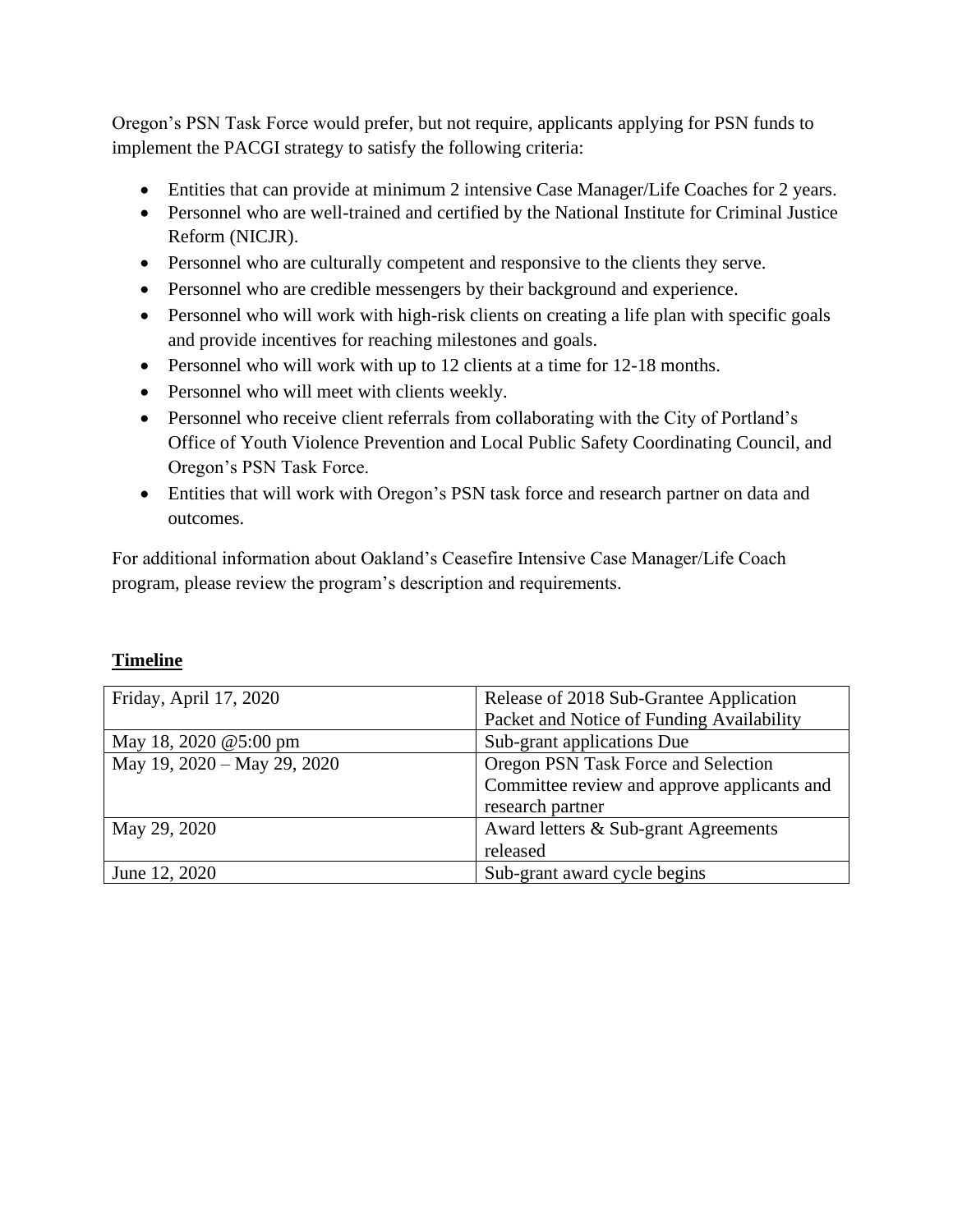### **Subgrantee Application process**

Applicants for funding under the 2018 PSN Program must submit the following by 5:00 pm on **Monday, May 18, 2020:**

- Program Narrative
	- The Program Narrative includes a Statement of the Problem, Project Design and Implementation, Capabilities and Competencies, and a Plan for Collecting Data Required for this Solicitation's Performance Measures.
- [Budget Detail Worksheet and Narrative](https://ojp.gov/funding/Apply/Forms/BudgetDetailWorksheet/BDW.XLSM)
- (If applicable) [Certification of Compliance with 8 U.S.C. § 1373](https://www.ojp.gov/funding/Explore/pdf/18PSN_1373_Subcert_govt.pdf) and Communication with the Department of Homeland Security (DHS) and/or Immigration and Customs Enforcement (ICE) Questionnaire/Policies & Procedures

The subgrantee will agree to abide by all applicable guidelines, including the [DOJ Grants](https://www.ojp.gov/financialguide/doj/pdfs/DOJ_FinancialGuide.pdf)  [Financial Guide,](https://www.ojp.gov/financialguide/doj/pdfs/DOJ_FinancialGuide.pdf) grant Terms and Conditions, and any Special Conditions.

# **Application Review Process and Review Criteria**

All applications will be reviewed by the Children's Initiative for technical sufficiency and will then be reviewed by the members of the Oregon PSN Task Force and PSN Grant Selection Committee. Chosen by the USAO, the Oregon PSN Grant Selection Committee is comprised of individuals from across the state who have experience in community, law enforcement and prosecution agencies. Individuals who evaluate the applications cannot play a role in the production of all or part of any application, nor can they be employed by the federal government or by an applicant, in order to ensure that there is no conflict of interest. Once the review is completed, the Oregon Grant Selection Committee will finalize the recommendations before submitting them to the Bureau of Justice (BJA) for final approval.

The Children's Initiative and the Oregon Grant Selection Committee will evaluate applications based on the following criteria:

- 1. Statement of the Problem and Understanding of the PSN Program Strategy (10%)
- 2. Program Design and Implementation (35%)
- 3. Capabilities/Competencies (30%)
- 4. Plan for Collecting Required Data (15%)
- 5. Budget and Detailed Budget Narrative (10%)

Each application shall be reviewed for completeness and responsiveness to the requirements set forth herein. Any application that does not meet these requirements will not be considered for funding. Applications have a maximum limit of eight pages, not including the budget worksheet.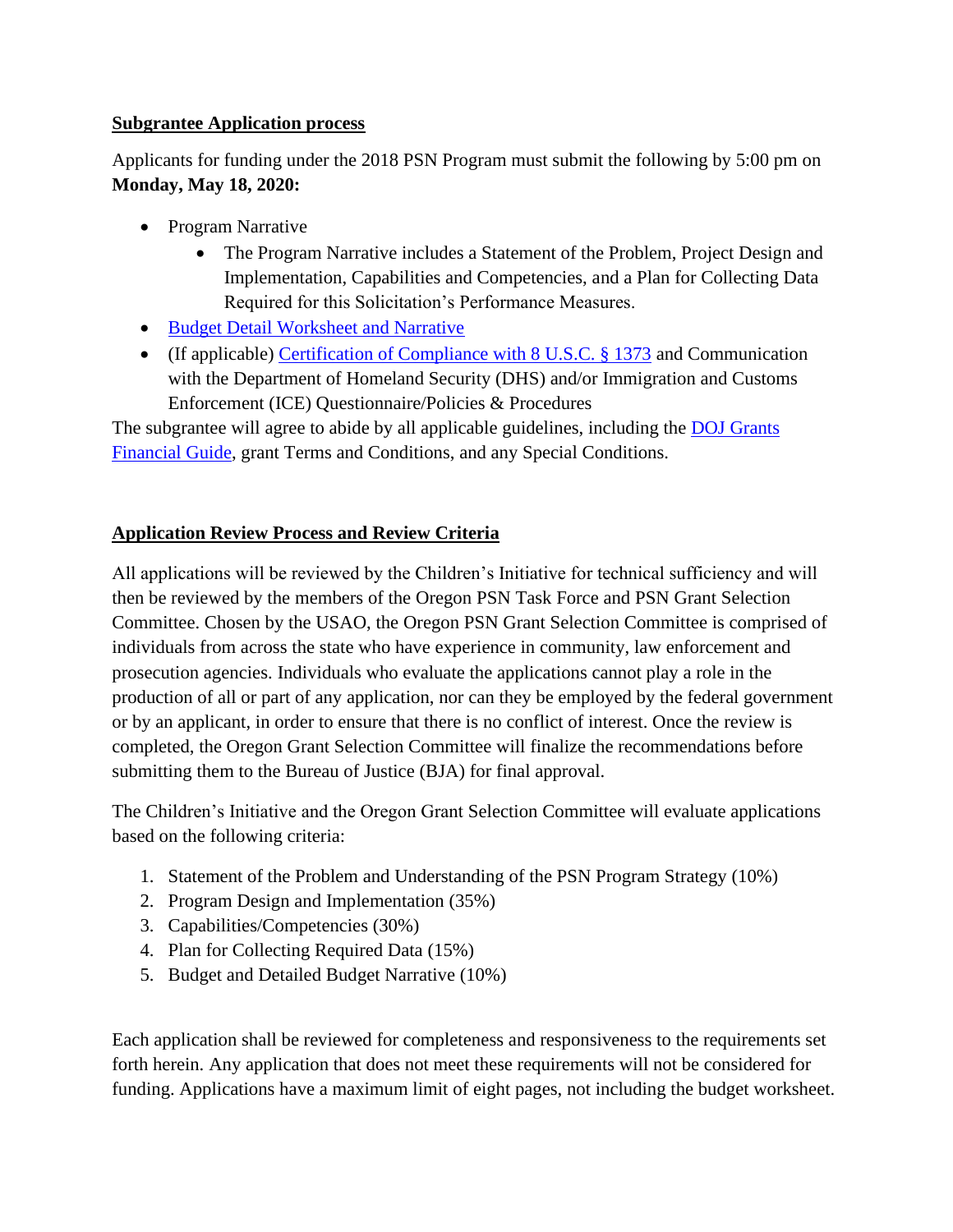# Cover sheet

- **Applicant agency:** Provide the official name, physical and mailing address of the entity applying for funds.
- **Applicant agency contact:** Provide the name, title, telephone number, and email address of the individual who oversees the entity in which the applicant program is located.
- **Project director:** Provide the name, title, telephone number, and email address of the individual who will be in direct charge of the project.
- **Project title:** Provide the title or name of the project.
- **Request Amount**
- **Proposed Start date**

# **Notification process**

Applicants will be notified in writing by the Children's Initiative whether their application has been approved for funding or has been denied funding. All applicants will be notified, in writing, of their rating and funding decision. This notification will be made within thirty (30) days of the application date.

Once the allocation of funding has been made to the selected sub-grantee, the recipient will receive an award letter indicating their final award amount.

A decision to deny funding may not be appealed, but does not prohibit resubmission of a similar proposal in a subsequent year of funding.

# Program Narrative

# **Statement of the Problem (SAP)**

- Identify the existing need and problem.
- Include relevant data, such as jurisdiction arrest and crime rates.
- Identify the Project Safe Neighborhoods (PSN) program strategy that will be utilized (intervention, prevention, deterrence, or outreach).
- Identify the Targeted Enforcement Area (TEA).
- Demonstrate an understanding of the PSN program strategy goals and timeline.

# **Program Design and Implementation**

• Describe sufficiently and clearly how the proposal will implement the specific program strategy of Intensive Case Managers/Life Coach goals and outcome measures as described in Funding Goal #4.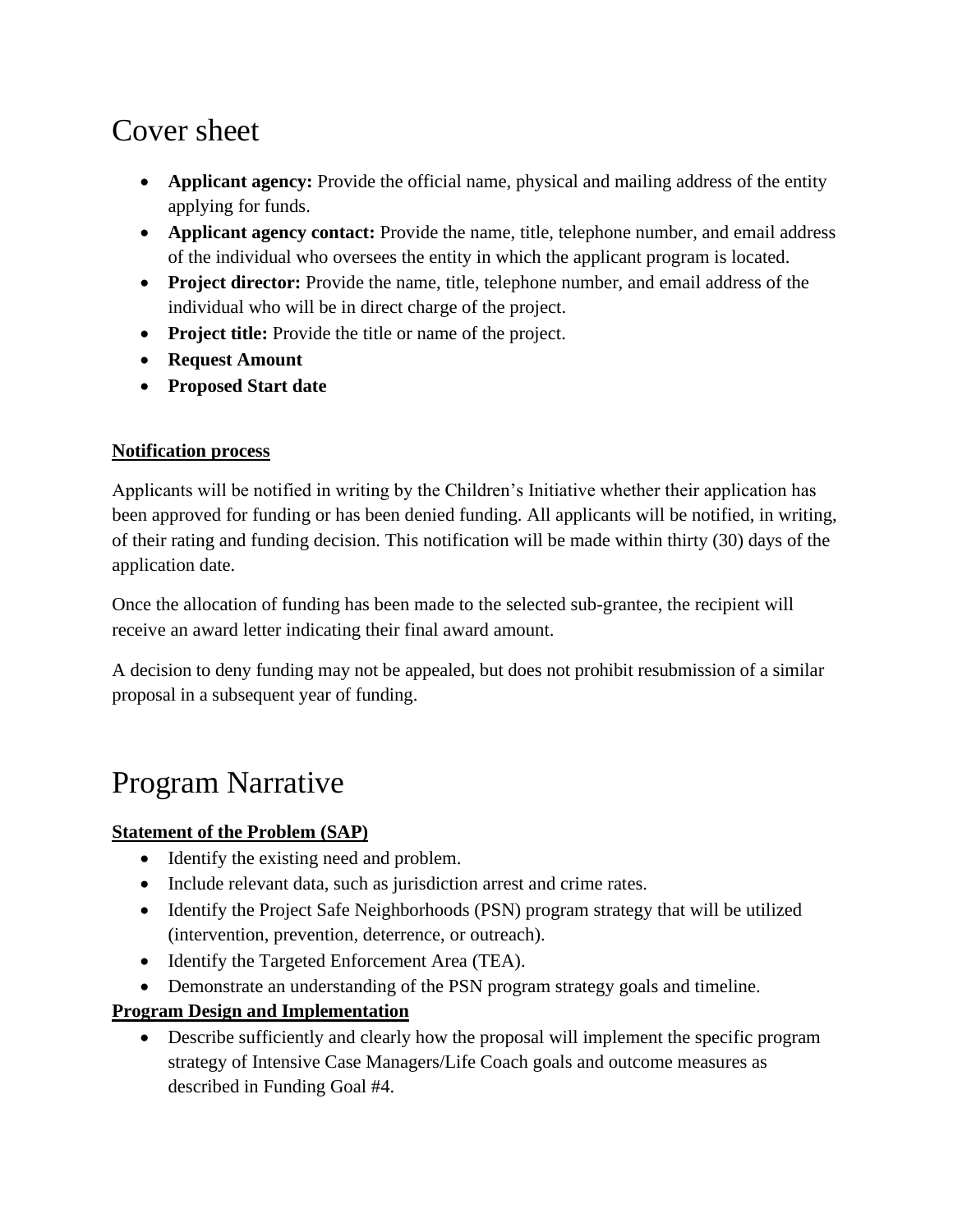- Describe how the proposal will reduce gun crimes, gun, and gang violence in Portland and Gresham within Multnomah County.
- Describe how the proposal will promote and support meaningful anti-violence measures.
- Provide and be able to show through the assistance of a research partner –a positive qualitative and quantitative impact on the District TEA.
- List any collaborators or partners specific to the proposal. Describe the role of each collaborator or partner. **Written agreements should be included where possible, such as a memorandum of understanding (MOU), contract, or Letter of Agreement (LOA).**

# **Capabilities/Competencies**

- Applicant must fully describe its capabilities to (1) implement the program within the identified target area; and (2) implement the program within the established project timeline.
- Demonstrate expertise in collaborating with local, state, and federal law enforcement, and/or criminal justice partnerships (including the United States Attorney's Office).
- Demonstrate experience in addressing gun and gang violence, gang violence associated with conflict over turf, narcotics distribution, aggression, and/or retaliatory shootings.
- Demonstrate experience in working with law enforcement, criminal justice agencies, trauma hospitals and/or community-based partners on targeted enforcement, prevention activities, and/or community engagement.
- Applicants will be scored on experience with trauma informed crisis response, including crisis response to hospitals to work with shooting victims and their families. Applicants will be scored on the use of statistics or outcome data from supporting organizational efforts directly related to violent crime, gun, and gang crime.

# **Plan for Collecting Required Data**

- Describe the process for measuring project performance.
- Indicate who will be responsible for submitting Quarterly Progress Reports and Performance Measurement Tool Reports.

# Budget

# **Budget Detail Worksheet and Narrative**

- Provide a budget and budget narrative that are complete, cost effective, and allowable (i.e. reasonable, allocable, and necessary for program activities).
- Budget narratives should demonstrate how the applicant will maximize cost effectiveness of grant expenditures.
- An indirect cost rate of 10% of the total amount requested for personnel costs only (salary plus fringe) is allowable only for non-governmental organizations.

All applicants should use the **Excel version of OJP's Budget Detail Worksheet.**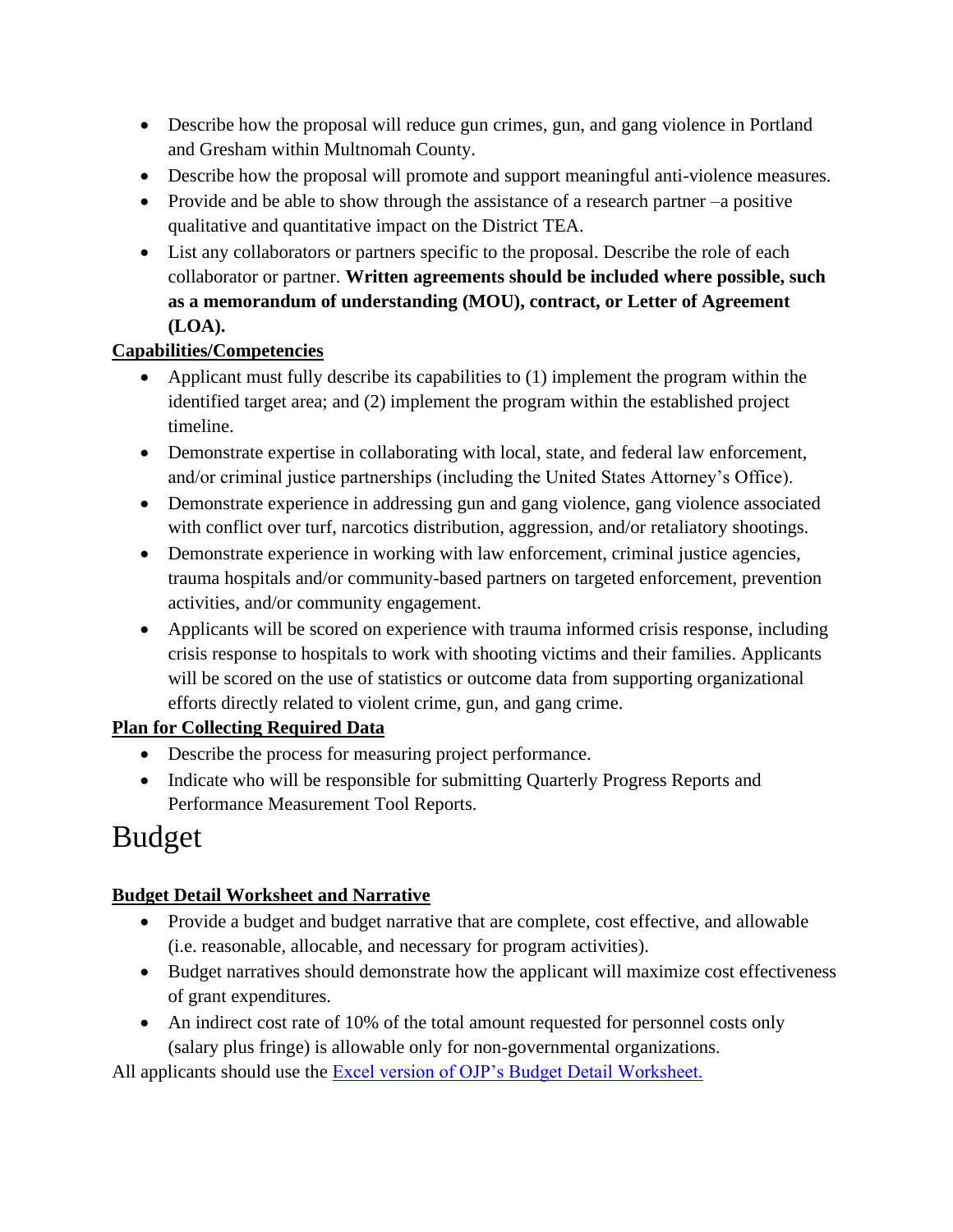### **Allowable costs**

- Personnel costs, salaries, fringe benefits, overtime
- Training
- Equipment
- Supplies
- Travel
- Contractual services, when applicable
- Client incentives for engagement and achievement of life plan goals
- Other costs: telecommunication, equipment maintenance, fuel and vehicle maintenance, janitorial or security services, and registration fees

#### **Unallowable costs**

- Expenses for non-PSN activities
- Bonuses or commissions
- First class travel
- Conference food and beverage
- Lobbying or fundraising
- Tips/gratuities
- Bar charges/alcoholic beverages

For more information on costs, [please refer to the DOJ Grants Financial Guide.](https://www.ojp.gov/financialguide/doj/pdfs/DOJ_FinancialGuide.pdf)

# Required Reporting/Data Submission

### **Program Income**

The subgrantee is required to account for program income generated by the activities of this agreement and shall report receipts and expenditures of this income on a Program Income/Federal Forfeiture form as stated within the Certified Assurances. All program income shall be expended during the life of the grant contract to further program objectives or may be refunded to the Federal government.

### **Programmatic Reporting**

The subgrantee will be required to submit two (2) separate Progress Reports on the programmatic accomplishments made toward the goals of the sub-grant agreement and quarterly (4) Financial Status Reports on their financial activity.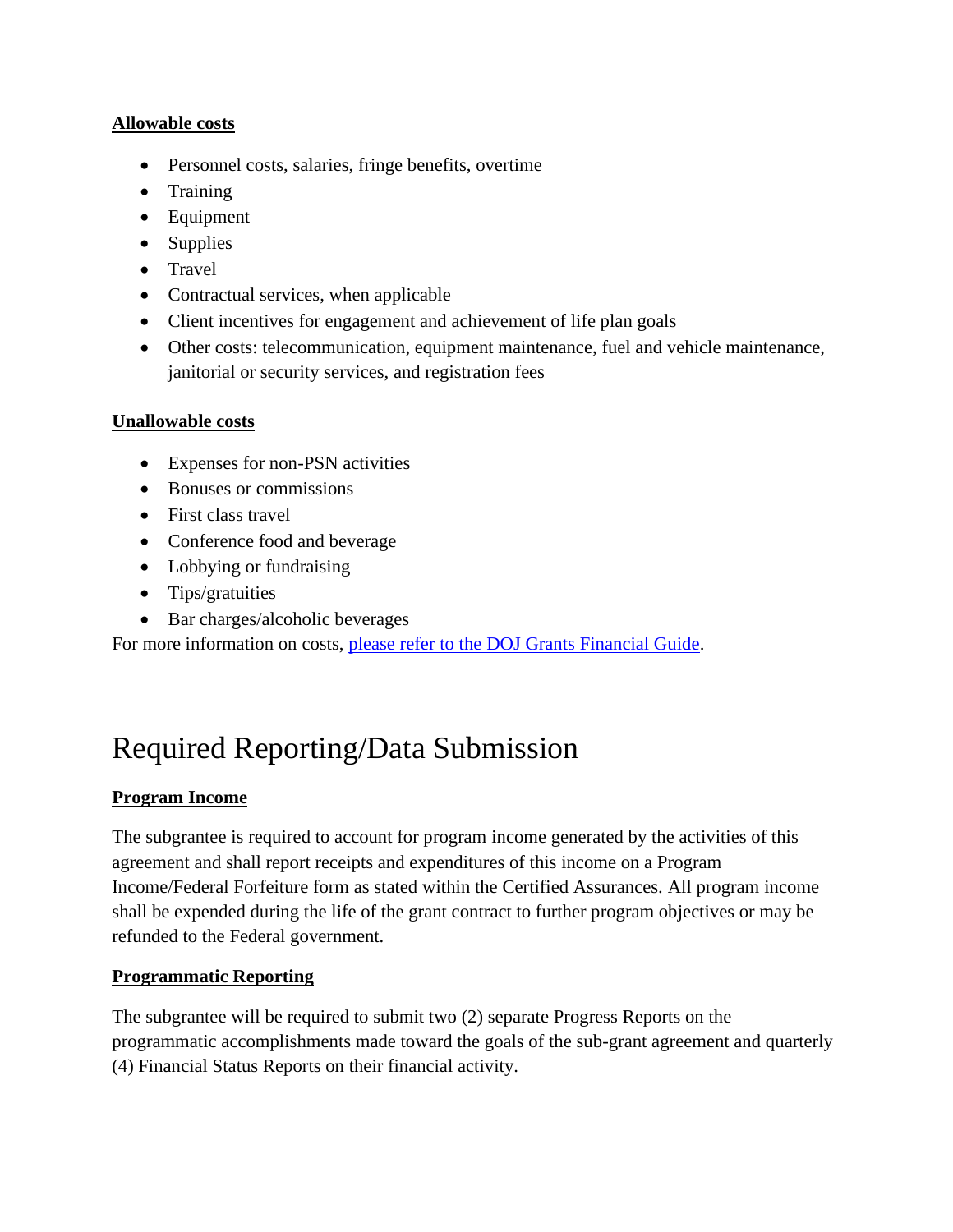| Reporting period                | Delinquent after |
|---------------------------------|------------------|
| January 1 – March 31            | April 30         |
| April $1 -$ June 30             | July 30          |
| July $1 -$ September 30         | October 30       |
| $\vert$ October 1 – December 31 | January 30       |

### Progress reports

The subgrantee is required to submit progress reports by [completing an online questionnaire](https://bjapmt.ojp.gov/help/PSNMeasures.pdf) through [Performance Management Tool System \(PMT\).](https://ojpsso.ojp.gov/index.cfm) Quarterly reports are submitted in PMT and semi-annual reports are submitted in [Grant Management System \(GMS\).](https://grants.ojp.usdoj.gov/gmsexternal/login.do)

Financial Status Report (FSR)

The subgrantee is required to report their financial activity by completing Financial Status Reports (FSR) in Grant Management System (GMS) and submitting them on a quarterly basis through Grant Management System (GMS).

**Important note**: Progress Report and Financial Status Report due dates are fixed and cannot be adjusted. Late reports submitted (after the grace period) into GMS will automatically result in a Withhold of Funds placed on the award which will be removed once the Progress Report or Financial Status Report are submitted.

# Special Conditions

# **System for Award Management (SAM) and Universal Identifier Requirements**

All subgrantees must submit their EIN and DUNS number to receive funds. If your agency does not have a DUNS number and/or is not currently registered in SAM, begin these processes now due to the time required to complete these.

To obtain a DUNS number online, go to the DUNS registration website at <https://fedgov.dnb.com/webform/Index.jsp> or call the DUN & Bradstreet hotline at 1-866-705-5711. You will receive a DUNS number within one day. There is no cost associated with obtaining a DUNS number. Your DUNS number is required as part of the SAM registration process.

To register with SAM, go to [www.sam.gov.](http://www.sam.gov/) Click on "Create an Account". Choose "Individual account". Provide the requested information and submit. Receive the email from "notifications" and click through the sam.gov link to validate your account. Log in at [https://sam.gov](https://sam.gov/) with the username and password that were created.